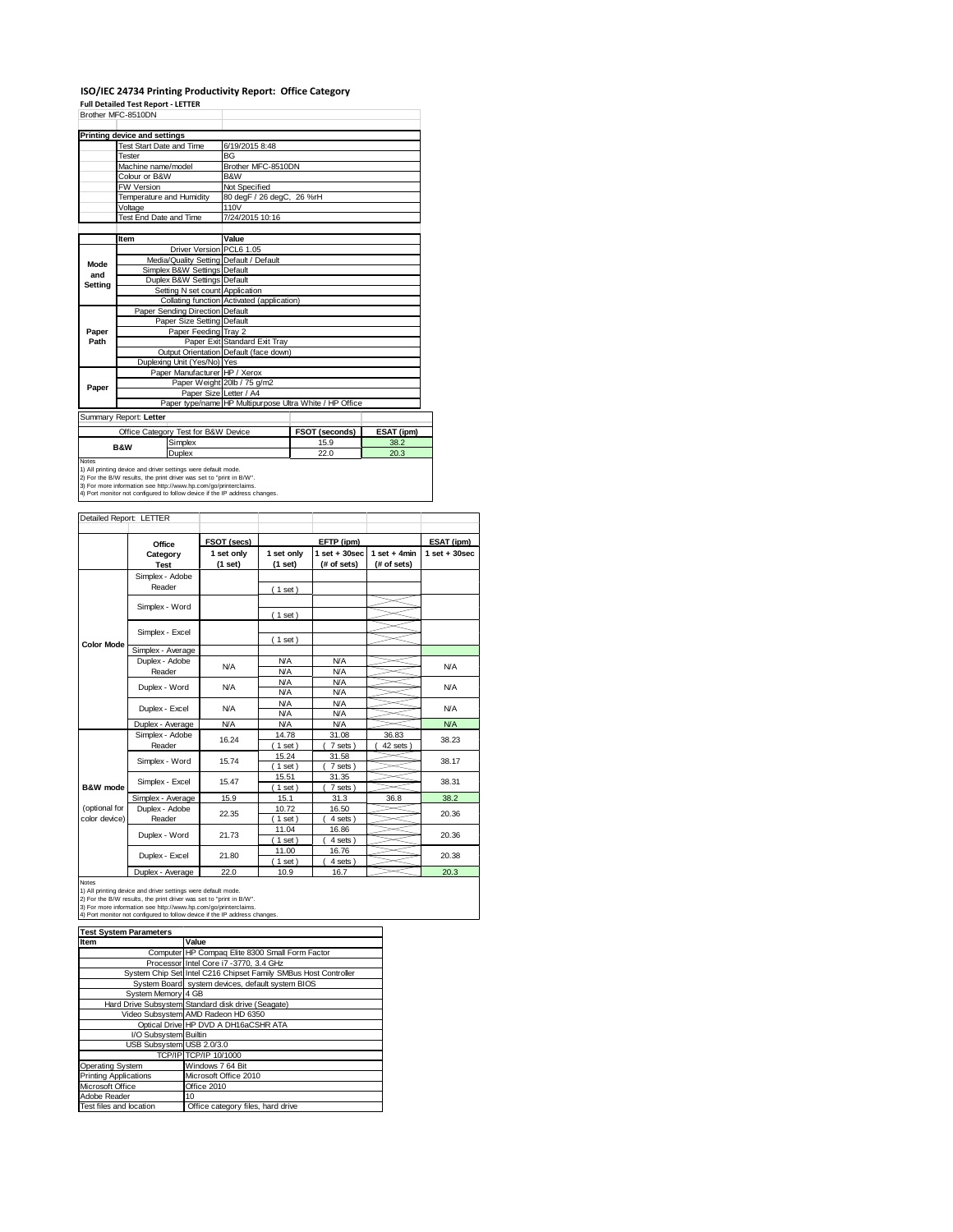# **ISO/IEC 24734 Printing Productivity Report: Office Category Full Detailed Test Report ‐ A4**

|         | Brother MFC-8510DN           |                                                               |                                            |                                                         |            |  |  |  |
|---------|------------------------------|---------------------------------------------------------------|--------------------------------------------|---------------------------------------------------------|------------|--|--|--|
|         | Printing device and settings |                                                               |                                            |                                                         |            |  |  |  |
|         | Test Start Date and Time     |                                                               | 6/19/2015 8:48                             |                                                         |            |  |  |  |
|         | Tester                       |                                                               | <b>BG</b>                                  |                                                         |            |  |  |  |
|         | Machine name/model           |                                                               | Brother MFC-8510DN                         |                                                         |            |  |  |  |
|         | Colour or B&W                |                                                               | <b>B&amp;W</b>                             |                                                         |            |  |  |  |
|         | FW Version                   |                                                               | Not Specified                              |                                                         |            |  |  |  |
|         | Temperature and Humidity     |                                                               | 80 degF / 26 degC, 26 %rH                  |                                                         |            |  |  |  |
|         | Voltage                      |                                                               | 110V                                       |                                                         |            |  |  |  |
|         | Test End Date and Time       |                                                               | 7/24/2015 10:16                            |                                                         |            |  |  |  |
|         |                              |                                                               |                                            |                                                         |            |  |  |  |
|         | Item                         |                                                               | Value                                      |                                                         |            |  |  |  |
|         |                              | Driver Version PCL6 1.05                                      |                                            |                                                         |            |  |  |  |
| Mode    |                              |                                                               | Media/Quality Setting Default / Default    |                                                         |            |  |  |  |
| and     |                              | Simplex B&W Settings Default                                  |                                            |                                                         |            |  |  |  |
| Setting |                              | Duplex B&W Settings Default                                   |                                            |                                                         |            |  |  |  |
|         |                              | Setting N set count Application                               |                                            |                                                         |            |  |  |  |
|         |                              |                                                               | Collating function Activated (application) |                                                         |            |  |  |  |
|         |                              | Paper Sending Direction Default                               |                                            |                                                         |            |  |  |  |
|         |                              | Paper Size Setting Default                                    |                                            |                                                         |            |  |  |  |
| Paper   |                              | Paper Feeding Tray 2                                          |                                            |                                                         |            |  |  |  |
| Path    |                              |                                                               | Paper Exit Standard Exit Tray              |                                                         |            |  |  |  |
|         |                              |                                                               | Output Orientation Default (face down)     |                                                         |            |  |  |  |
|         |                              | Duplexing Unit (Yes/No) Yes                                   |                                            |                                                         |            |  |  |  |
|         |                              | Paper Manufacturer HP / Xerox                                 |                                            |                                                         |            |  |  |  |
| Paper   |                              |                                                               | Paper Weight 20lb / 75 g/m2                |                                                         |            |  |  |  |
|         |                              | Paper Size Letter / A4                                        |                                            |                                                         |            |  |  |  |
|         |                              |                                                               |                                            | Paper type/name HP Multipurpose Ultra White / HP Office |            |  |  |  |
|         | Summary Report: A4           |                                                               |                                            |                                                         |            |  |  |  |
|         |                              | Office Category Test for B&W Device                           |                                            | FSOT (seconds)                                          | ESAT (ipm) |  |  |  |
|         | <b>B&amp;W</b>               | Simplex                                                       |                                            | 16.3                                                    | 36.6       |  |  |  |
|         |                              | Duplex                                                        |                                            | 22.0                                                    | 19.8       |  |  |  |
| Notes   |                              | 1) All printing device and driver settings were default mode. |                                            |                                                         |            |  |  |  |

1) All printing device and driver settings were default mode.<br>2) For the B/W results, the print driver was set to "print in B/W".<br>3) For more information see http://www.hp.com/go/printerclaims.<br>4) Port monitor not configur

|                                |                                   | FSOT (secs)           |                          | ESAT (ipm)                                     |                               |                  |
|--------------------------------|-----------------------------------|-----------------------|--------------------------|------------------------------------------------|-------------------------------|------------------|
|                                | Office<br>Category<br><b>Test</b> | 1 set only<br>(1 set) | 1 set only<br>(1 set)    | EFTP (ipm)<br>$1$ set $+30$ sec<br>(# of sets) | $1$ set + 4min<br>(# of sets) | $1 set + 30 sec$ |
| Colour<br>Mode                 | Simplex - Adobe<br>Reader         |                       | (1 set)                  |                                                |                               |                  |
|                                | Simplex - Word                    |                       | (1 set)                  |                                                |                               |                  |
|                                | Simplex - Excel                   |                       | (1 set)                  |                                                |                               |                  |
|                                | Simplex - Average                 |                       |                          |                                                |                               |                  |
|                                | Duplex - Adobe<br>Reader          | <b>N/A</b>            | <b>N/A</b><br><b>N/A</b> | <b>N/A</b><br><b>N/A</b>                       |                               | <b>N/A</b>       |
|                                | Duplex - Word                     | N/A                   | <b>N/A</b><br><b>N/A</b> | <b>N/A</b><br><b>N/A</b>                       |                               | <b>N/A</b>       |
|                                | Duplex - Excel                    | N/A                   | <b>N/A</b><br><b>N/A</b> | <b>N/A</b><br><b>N/A</b>                       |                               | <b>N/A</b>       |
|                                | Duplex - Average                  | N/A                   | <b>N/A</b>               | <b>N/A</b>                                     |                               | <b>N/A</b>       |
|                                | Simplex - Adobe<br>Reader         | 16.87                 | 14.22<br>$1$ set)        | 29.20<br>6 sets                                | 35.09<br>40 sets              | 36.65            |
|                                | Simplex - Word                    | 15.94                 | 15.05<br>$1$ set)        | 29.36<br>6 sets                                |                               | 36.58            |
| B&W mode                       | Simplex - Excel                   | 16.09                 | 14.92<br>$1$ set)        | 29.12<br>6 sets)                               |                               | 36.58            |
|                                | Simplex - Average                 | 16.3                  | 14.7                     | 29.2                                           | 35.0                          | 36.6             |
| (optional for<br>color device) | Duplex - Adobe<br>Reader          | 22.33                 | 10.74<br>(1 set)         | 16.12<br>4 sets )                              |                               | 19.82            |
|                                | Duplex - Word                     | 21.80                 | 11.00<br>$1$ set)        | 16.32<br>4 sets                                |                               | 19.84            |
|                                | Duplex - Excel                    | 21.66                 | 11.06<br>$1$ set)        | 16.36<br>4 sets                                |                               | 19.86            |
|                                | Duplex - Average                  | 22.0                  | 10.9                     | 16.2                                           |                               | 19.8             |

| <b>Test System Parameters</b> |                                                                 |  |  |  |  |  |
|-------------------------------|-----------------------------------------------------------------|--|--|--|--|--|
| Item                          | Value                                                           |  |  |  |  |  |
|                               | Computer HP Compag Elite 8300 Small Form Factor                 |  |  |  |  |  |
|                               | Processor Intel Core i7 -3770, 3.4 GHz                          |  |  |  |  |  |
|                               | System Chip Set Intel C216 Chipset Family SMBus Host Controller |  |  |  |  |  |
|                               | System Board system devices, default system BIOS                |  |  |  |  |  |
| System Memory 4 GB            |                                                                 |  |  |  |  |  |
|                               | Hard Drive Subsystem Standard disk drive (Seagate)              |  |  |  |  |  |
|                               | Video Subsystem AMD Radeon HD 6350                              |  |  |  |  |  |
|                               | Optical Drive HP DVD A DH16aCSHR ATA                            |  |  |  |  |  |
| I/O Subsystem Builtin         |                                                                 |  |  |  |  |  |
| USB Subsystem USB 2.0/3.0     |                                                                 |  |  |  |  |  |
|                               | TCP/IP TCP/IP 10/1000                                           |  |  |  |  |  |
| <b>Operating System</b>       | Windows 7 64 Bit                                                |  |  |  |  |  |
| <b>Printing Applications</b>  | Microsoft Office 2010                                           |  |  |  |  |  |
| Microsoft Office              | Office 2010                                                     |  |  |  |  |  |
| Adobe Reader                  | 10                                                              |  |  |  |  |  |
| Test files and location       | Office category files, hard drive                               |  |  |  |  |  |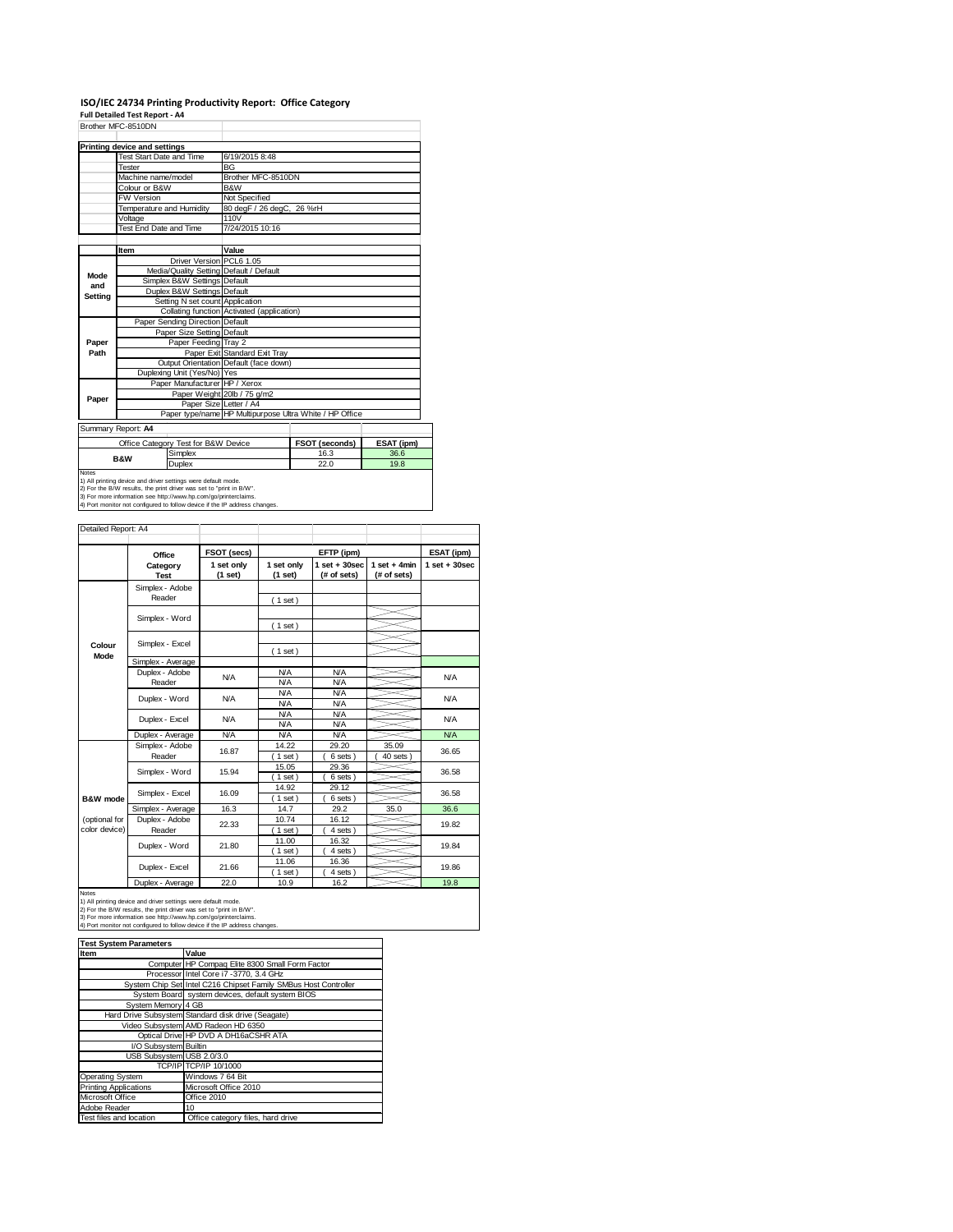#### **ISO/IEC 17629 First Print Out Time Report: Office Category**

**Full Detailed Test Report ‐ LETTER**

| Brother MFC-8510DN |                              |                                |  |  |  |
|--------------------|------------------------------|--------------------------------|--|--|--|
|                    | Printing device and settings |                                |  |  |  |
|                    | Test Start Date and Time     | 6/19/2015 8:48                 |  |  |  |
|                    | Tester                       | <b>BG</b>                      |  |  |  |
|                    | Machine name/model           | Brother MFC-8510DN             |  |  |  |
|                    | Colour or B&W                | B&W                            |  |  |  |
|                    | <b>FW Version</b>            | Not Specified                  |  |  |  |
|                    | Configuration (options)      | Default                        |  |  |  |
|                    | Controller                   | <b>NA</b>                      |  |  |  |
|                    | Printing device page count   | Not Specified                  |  |  |  |
|                    | Printing supplies page count | Not Specified                  |  |  |  |
|                    | Temperature and Humidity     | 78 degF / 26 degC, 33 %rH      |  |  |  |
|                    | Voltage                      | 110V                           |  |  |  |
|                    | Test End Date and Time       | 7/27/2015 9:58                 |  |  |  |
|                    |                              |                                |  |  |  |
|                    | Item                         | Value                          |  |  |  |
| Mode               | PDL and driver version       | PCL6 1.05                      |  |  |  |
| and                | Print Quality mode           | default                        |  |  |  |
| Setting            | <b>B&amp;W</b> settings      | default                        |  |  |  |
|                    | Paper feed orientation       | <b>Short Edge</b>              |  |  |  |
| Paper              | Paper type setting           | default                        |  |  |  |
|                    | Paper feeding                | Standard cassette              |  |  |  |
|                    | Paper exit                   | Standard exit tray             |  |  |  |
| Paper Path         | Output orientation           | default (face up or face down) |  |  |  |

**ISO First Page Out Time Summary Report: Office Category**

| Summary Report: Letter |         |                                  |
|------------------------|---------|----------------------------------|
|                        |         | <b>FPOT from Ready (seconds)</b> |
| <b>B&amp;W</b>         | Simplex | 11.19                            |
|                        | Duplex  | 15.94                            |
| Notes                  |         |                                  |

Notes<br>1) All printing device and driver settings were default mode.<br>2) For the B/W results, the print driver was set to "print in B/W".<br>3) For more information see http://www.hp.com/go/printerclaims.<br>4) Port monitor not co

|                                | ISO First Page Out Time Report: Office Category |                   |                    |                              |                      |                   |  |  |  |
|--------------------------------|-------------------------------------------------|-------------------|--------------------|------------------------------|----------------------|-------------------|--|--|--|
|                                |                                                 |                   |                    |                              |                      |                   |  |  |  |
| <b>Detailed Report: LETTER</b> |                                                 |                   |                    |                              |                      |                   |  |  |  |
|                                |                                                 | Word<br>(seconds) | Excel<br>(seconds) | Adobe<br>Reader<br>(seconds) | Average<br>(seconds) | <b>Delay Time</b> |  |  |  |
|                                | FPOT from Ready - Simplex                       |                   |                    |                              |                      |                   |  |  |  |
| <b>Color Mode</b>              | FPOT from Ready - Duplex                        |                   |                    |                              |                      |                   |  |  |  |
|                                | FPOT from Sleep - Simplex                       |                   |                    |                              |                      |                   |  |  |  |
|                                | Recovery Time                                   |                   |                    |                              |                      |                   |  |  |  |
|                                | FPOT from Off - Simplex                         |                   |                    |                              |                      |                   |  |  |  |
|                                | Warm-up Time                                    |                   |                    |                              |                      |                   |  |  |  |
|                                | FPOT from Ready - Simplex                       | 11.13             | 10.73              | 11.71                        | 11.19                | 49 Seconds        |  |  |  |
|                                | FPOT from Ready - Duplex                        | 15.65             | 15.76              | 16.41                        | 15.94                | 49 Seconds        |  |  |  |
| <b>B&amp;W Mode</b>            | FPOT from Sleep - Simplex                       |                   |                    | 12.06                        |                      | 63 Minutes        |  |  |  |
|                                | Recovery Time                                   |                   |                    | 0.4                          |                      |                   |  |  |  |
|                                | FPOT from Off - Simplex                         |                   |                    | 43.30                        |                      |                   |  |  |  |
|                                | Warm-up Time                                    |                   |                    | 31.59                        |                      |                   |  |  |  |

Warm-up Time<br>
1) All printing device and driver settings were default mode.<br>
2) For the BAW results, the print driver was set to "print in BAW".<br>
3) For more information see http://www.hp.com/gop/printerclaims.<br>
4) Port mo **Item Value**<br> **Computer HP Computer** Computer **HP Compaq Elite 8300 Small Form Factor**<br>
Processor **Intel Core i7 -3770, 3.4 GHz** System Chip Set Intel C216 Chipset Family SMBus Host Controller<br>System Board system devices, default system BIOS System Memory<br>Hard Drive Subsystem Stand Hard Drive Subsystem Standard disk drive (Seagate)<br>Video Subsystem AMD Radeon HD 6350 Video Subsystem AMD Radeon HD 6350 Optical Drive HP DVD A DH16aCSHR ATA /O Subsystem SB 2.0/3.0 Operating System Windows 7 Business/Ultimate, 64 bit, Build 7601, SP 1 Microsoft Office 2010 SP2 Adobe Reader 10.1.4<br>Print Driver PCL6 1.05 **Test System Software Test System Parameters Printing Device Connection** TCP/IP 10/1000 Printing Applications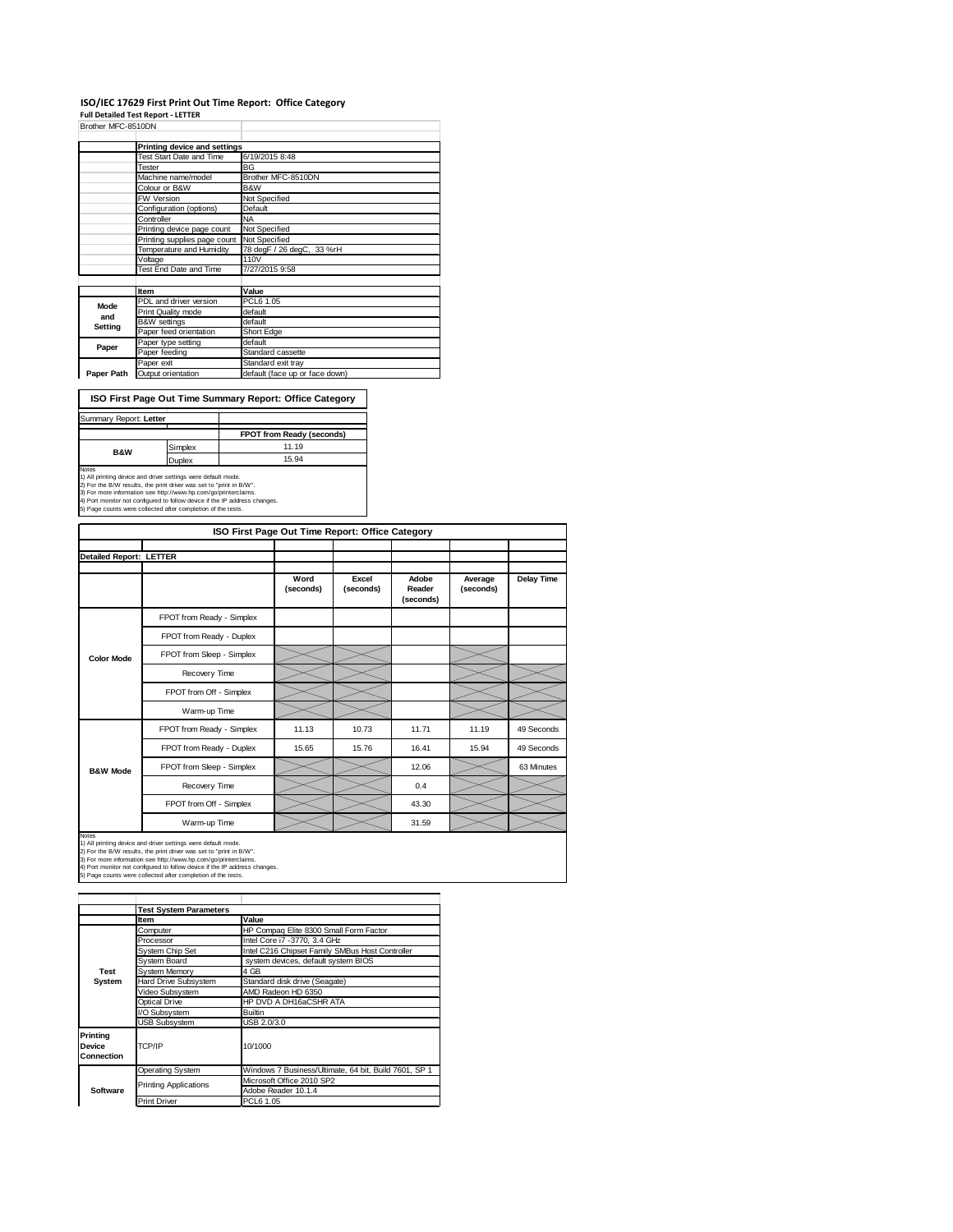#### **ISO/IEC 17629 First Print Out Time Report: Office Category**

**Full Detailed Test Report ‐ A4**

| Brother MFC-8510DN |                              |                                |  |  |  |
|--------------------|------------------------------|--------------------------------|--|--|--|
|                    | Printing device and settings |                                |  |  |  |
|                    | Test Start Date and Time     | 6/19/2015 8:48                 |  |  |  |
|                    | Tester                       | BG                             |  |  |  |
|                    | Machine name/model           | Brother MFC-8510DN             |  |  |  |
|                    | Colour or B&W                | B&W                            |  |  |  |
|                    | FW Version                   | Not Specified                  |  |  |  |
|                    | Configuration (options)      | Default                        |  |  |  |
|                    | Controller                   | <b>NA</b>                      |  |  |  |
|                    | Printing device page count   | Not Specified                  |  |  |  |
|                    | Printing supplies page count | Not Specified                  |  |  |  |
|                    | Temperature and Humidity     | 78 degF / 26 degC, 33 %rH      |  |  |  |
|                    | Voltage                      | 110V                           |  |  |  |
|                    | Test End Date and Time       | 7/27/2015 9:58                 |  |  |  |
|                    |                              |                                |  |  |  |
|                    | Item                         | Value                          |  |  |  |
| Mode               | PDL and driver version       | PCL6 1.05                      |  |  |  |
| and                | Print Quality mode           | default                        |  |  |  |
| Setting            | <b>B&amp;W</b> settings      | default                        |  |  |  |
|                    | Paper feed orientation       | Short Edge                     |  |  |  |
| Paper              | Paper type setting           | default                        |  |  |  |
|                    | Paper feeding                | Standard cassette              |  |  |  |
|                    | Paper exit                   | Standard exit tray             |  |  |  |
| Paper Path         | Output orientation           | default (face up or face down) |  |  |  |

**ISO First Page Out Time Summary Report: Office Category**

| Summary Report: A4 |         |                           |
|--------------------|---------|---------------------------|
|                    |         | FPOT from Ready (seconds) |
| <b>B&amp;W</b>     | Simplex | 11.42                     |
|                    | Duplex  | 15.91                     |
| <b>Notes</b>       |         |                           |

Notes<br>1) All printing device and driver settings were default mode.<br>2) For the B/W results, the print driver was set to "print in B/W".<br>3) For more information see http://www.hp.com/go/printerclaims.<br>4) Port monitor not co

|                            | ISO First Page Out Time Report: Office Category |                   |                    |                              |                      |                   |  |  |
|----------------------------|-------------------------------------------------|-------------------|--------------------|------------------------------|----------------------|-------------------|--|--|
|                            |                                                 |                   |                    |                              |                      |                   |  |  |
| <b>Detailed Report: A4</b> |                                                 |                   |                    |                              |                      |                   |  |  |
|                            |                                                 | Word<br>(seconds) | Excel<br>(seconds) | Adobe<br>Reader<br>(seconds) | Average<br>(seconds) | <b>Delay Time</b> |  |  |
|                            | FPOT from Ready - Simplex                       |                   |                    |                              |                      |                   |  |  |
|                            | FPOT from Ready - Duplex                        |                   |                    |                              |                      |                   |  |  |
| <b>Colour Mode</b>         | FPOT from Sleep - Simplex                       |                   |                    |                              |                      |                   |  |  |
|                            | Recovery Time                                   |                   |                    |                              |                      |                   |  |  |
|                            | FPOT from Off - Simplex                         |                   |                    |                              |                      |                   |  |  |
|                            | Warm-up Time                                    |                   |                    |                              |                      |                   |  |  |
|                            | FPOT from Ready - Simplex                       | 10.99             | 11.31              | 11.95                        | 11.42                | 49 Seconds        |  |  |
|                            | FPOT from Ready - Duplex                        | 15.49             | 16.11              | 16.12                        | 15.91                | 49 Seconds        |  |  |
| <b>B&amp;W Mode</b>        | FPOT from Sleep - Simplex                       |                   |                    | 12.02                        |                      | 63 Minutes        |  |  |
|                            | Recovery Time                                   |                   |                    | 0.1                          |                      |                   |  |  |
|                            | FPOT from Off - Simplex                         |                   |                    | 37.12                        |                      |                   |  |  |
|                            | Warm-up Time                                    |                   |                    | 25.17                        |                      |                   |  |  |

Notes<br>1) All printing device and driver settings were default mode.<br>2) For the B/W results, the print driver was set to "print in B/W".<br>3) For more information see http://www.hp.com/go/printerclaims.<br>4) Port monitor not co

|                                                | <b>Test System Parameters</b>                                      |                                                       |  |  |
|------------------------------------------------|--------------------------------------------------------------------|-------------------------------------------------------|--|--|
|                                                | Item                                                               | Value                                                 |  |  |
|                                                | Computer                                                           | HP Compaq Elite 8300 Small Form Factor                |  |  |
| <b>Test</b><br>System                          | Processor                                                          | Intel Core i7 -3770, 3.4 GHz                          |  |  |
|                                                | Intel C216 Chipset Family SMBus Host Controller<br>System Chip Set |                                                       |  |  |
|                                                | System Board                                                       | system devices, default system BIOS                   |  |  |
|                                                | <b>System Memory</b>                                               | 4 GB                                                  |  |  |
|                                                | Hard Drive Subsystem<br>Standard disk drive (Seagate)              |                                                       |  |  |
|                                                | Video Subsystem<br>AMD Radeon HD 6350                              |                                                       |  |  |
|                                                | Optical Drive                                                      | HP DVD A DH16aCSHR ATA                                |  |  |
|                                                | I/O Subsystem                                                      | <b>Builtin</b>                                        |  |  |
|                                                | <b>USB Subsystem</b>                                               | USB 2.0/3.0                                           |  |  |
| <b>Printing</b><br><b>Device</b><br>Connection | TCP/IP                                                             | 10/1000                                               |  |  |
|                                                | Operating System                                                   | Windows 7 Business/Ultimate, 64 bit, Build 7601, SP 1 |  |  |
|                                                | <b>Printing Applications</b>                                       | Microsoft Office 2010 SP2                             |  |  |
| Software                                       |                                                                    | Adobe Reader 10.1.4                                   |  |  |
|                                                | <b>Print Driver</b>                                                | PCL6 1.05                                             |  |  |
|                                                |                                                                    |                                                       |  |  |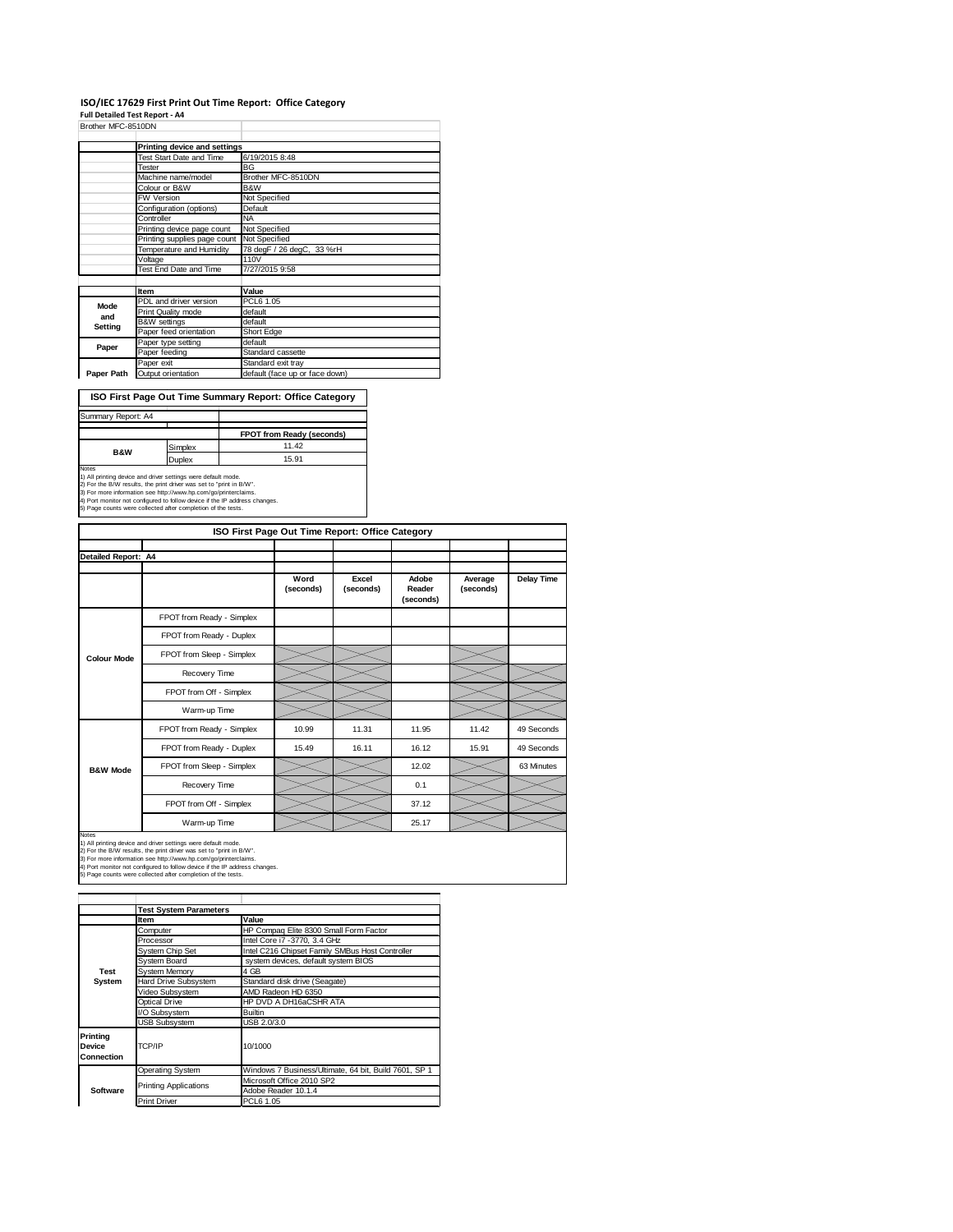# **ISO/IEC 29183 Copy Productivity Report Full Detailed Test Report ‐ LETTER**

| Brother MFC-8510DN                                                                                         |                                 |                                       |                                                                                                                                                                                                                                                               |  |  |
|------------------------------------------------------------------------------------------------------------|---------------------------------|---------------------------------------|---------------------------------------------------------------------------------------------------------------------------------------------------------------------------------------------------------------------------------------------------------------|--|--|
| <b>Machine Setup Information</b>                                                                           |                                 |                                       |                                                                                                                                                                                                                                                               |  |  |
|                                                                                                            |                                 |                                       | Test Start Date and Time 6/23/2015 8:34                                                                                                                                                                                                                       |  |  |
|                                                                                                            |                                 | <b>Tester BG</b>                      |                                                                                                                                                                                                                                                               |  |  |
|                                                                                                            |                                 |                                       | Machine name/model Brother MFC-8510DN                                                                                                                                                                                                                         |  |  |
|                                                                                                            |                                 | Colour or B&W B&W                     |                                                                                                                                                                                                                                                               |  |  |
|                                                                                                            |                                 |                                       | FW Version Not Specified                                                                                                                                                                                                                                      |  |  |
|                                                                                                            |                                 | Configuration (options) Not Specified |                                                                                                                                                                                                                                                               |  |  |
|                                                                                                            |                                 |                                       | Temperature and Humidity 79 degF / 26 degC, 32 %rH                                                                                                                                                                                                            |  |  |
|                                                                                                            |                                 |                                       | Test End Date and Time: 6/24/2015 3:42                                                                                                                                                                                                                        |  |  |
|                                                                                                            |                                 |                                       |                                                                                                                                                                                                                                                               |  |  |
|                                                                                                            | Pre-set Item                    |                                       | <b>Pre-set Value</b>                                                                                                                                                                                                                                          |  |  |
|                                                                                                            |                                 | Output Resolution Default             |                                                                                                                                                                                                                                                               |  |  |
|                                                                                                            |                                 | Output Quality Default                |                                                                                                                                                                                                                                                               |  |  |
| Mode                                                                                                       |                                 |                                       | Copying Mode Colour for Colour and B&W for B&W                                                                                                                                                                                                                |  |  |
|                                                                                                            |                                 | Auto Density Adjustment Default       |                                                                                                                                                                                                                                                               |  |  |
|                                                                                                            |                                 |                                       | Collating function Set in Control Panel                                                                                                                                                                                                                       |  |  |
| Paper                                                                                                      |                                 | Paper Sending Direction Default       |                                                                                                                                                                                                                                                               |  |  |
|                                                                                                            |                                 | Paper Type Setting Default            |                                                                                                                                                                                                                                                               |  |  |
| Paper                                                                                                      |                                 | Paper Feeding Tray 2                  |                                                                                                                                                                                                                                                               |  |  |
| Path                                                                                                       |                                 | Paper Exit Default                    |                                                                                                                                                                                                                                                               |  |  |
|                                                                                                            |                                 |                                       | Face Up Exit Default (face down)                                                                                                                                                                                                                              |  |  |
|                                                                                                            |                                 | Fixing Capability Default             |                                                                                                                                                                                                                                                               |  |  |
| Temporary                                                                                                  | Image Quality Stability Default |                                       |                                                                                                                                                                                                                                                               |  |  |
| Stop                                                                                                       | Capacity of Paper Default       |                                       |                                                                                                                                                                                                                                                               |  |  |
|                                                                                                            |                                 |                                       | Others None                                                                                                                                                                                                                                                   |  |  |
|                                                                                                            |                                 |                                       |                                                                                                                                                                                                                                                               |  |  |
|                                                                                                            |                                 | Paper Manufacturer HP / Xerox         |                                                                                                                                                                                                                                                               |  |  |
| Paper                                                                                                      |                                 |                                       | Paper Weight 20lb / 75 g/m2                                                                                                                                                                                                                                   |  |  |
|                                                                                                            |                                 |                                       | Paper Size Letter / A4                                                                                                                                                                                                                                        |  |  |
|                                                                                                            |                                 |                                       | Paper type/name HP Multipurpose Ultra White / HP Office                                                                                                                                                                                                       |  |  |
| Summary Report: Letter                                                                                     |                                 |                                       |                                                                                                                                                                                                                                                               |  |  |
|                                                                                                            |                                 |                                       |                                                                                                                                                                                                                                                               |  |  |
|                                                                                                            | <b>SFCOT</b>                    |                                       | sESAT (ipm)                                                                                                                                                                                                                                                   |  |  |
| B&W                                                                                                        |                                 | 11.3                                  | 38.4                                                                                                                                                                                                                                                          |  |  |
| Notes<br>Set<br>of<br>first<br>system configuration and document.<br>minute test from achieving 4 minutes. | test                            | For<br>documents.                     | First Copy Out and Copy Speed measured using ISO/IEC 29183, excludes<br>more<br>information<br>SAR<br>http://www.hp.com/go/printerclaims. Exact speed varies depending on the<br>NOTE: Copy count is limited to 99 by the control panel, which prevents the 4 |  |  |

| Detailed Report: LETTER                                                                                                                                                                                                                  |         |              |                          |             |                |             |  |
|------------------------------------------------------------------------------------------------------------------------------------------------------------------------------------------------------------------------------------------|---------|--------------|--------------------------|-------------|----------------|-------------|--|
|                                                                                                                                                                                                                                          |         |              |                          |             |                |             |  |
|                                                                                                                                                                                                                                          | Target  | sFCOT (secs) |                          | sEFTP (ipm) |                | sESAT (ipm) |  |
|                                                                                                                                                                                                                                          |         |              | 1copy+30sec<br>1copy     |             | 1copy+4minutes |             |  |
|                                                                                                                                                                                                                                          | Α       | 11.89        | 5.04                     | 27.39       | 35.16          | 38.42       |  |
|                                                                                                                                                                                                                                          |         |              |                          | 22 sets     | 99 sets        |             |  |
|                                                                                                                                                                                                                                          | B       | 11.77        | 27.35<br>5.09<br>22 sets |             |                | 38.49       |  |
|                                                                                                                                                                                                                                          |         |              |                          |             |                |             |  |
| <b>B&amp;W</b>                                                                                                                                                                                                                           | C       | 11.76        | 5.09                     | 27.30       |                | 38.40       |  |
|                                                                                                                                                                                                                                          |         |              |                          | 22 sets     |                |             |  |
|                                                                                                                                                                                                                                          | D       | 9.71         | 6.18                     | 27.43       |                | 38.51       |  |
|                                                                                                                                                                                                                                          |         |              |                          | 22 sets     |                |             |  |
|                                                                                                                                                                                                                                          | Average | 11.3         | 5.3                      | 27.3        | 35.1           | 38.4        |  |
| First Copy Out and Copy Speed measured using ISO/IEC 29183, excludes first set of test documents. For more information see<br>http://www.hp.com/go/printerclaims. Exact speed varies depending on the system configuration and document. |         |              |                          |             |                |             |  |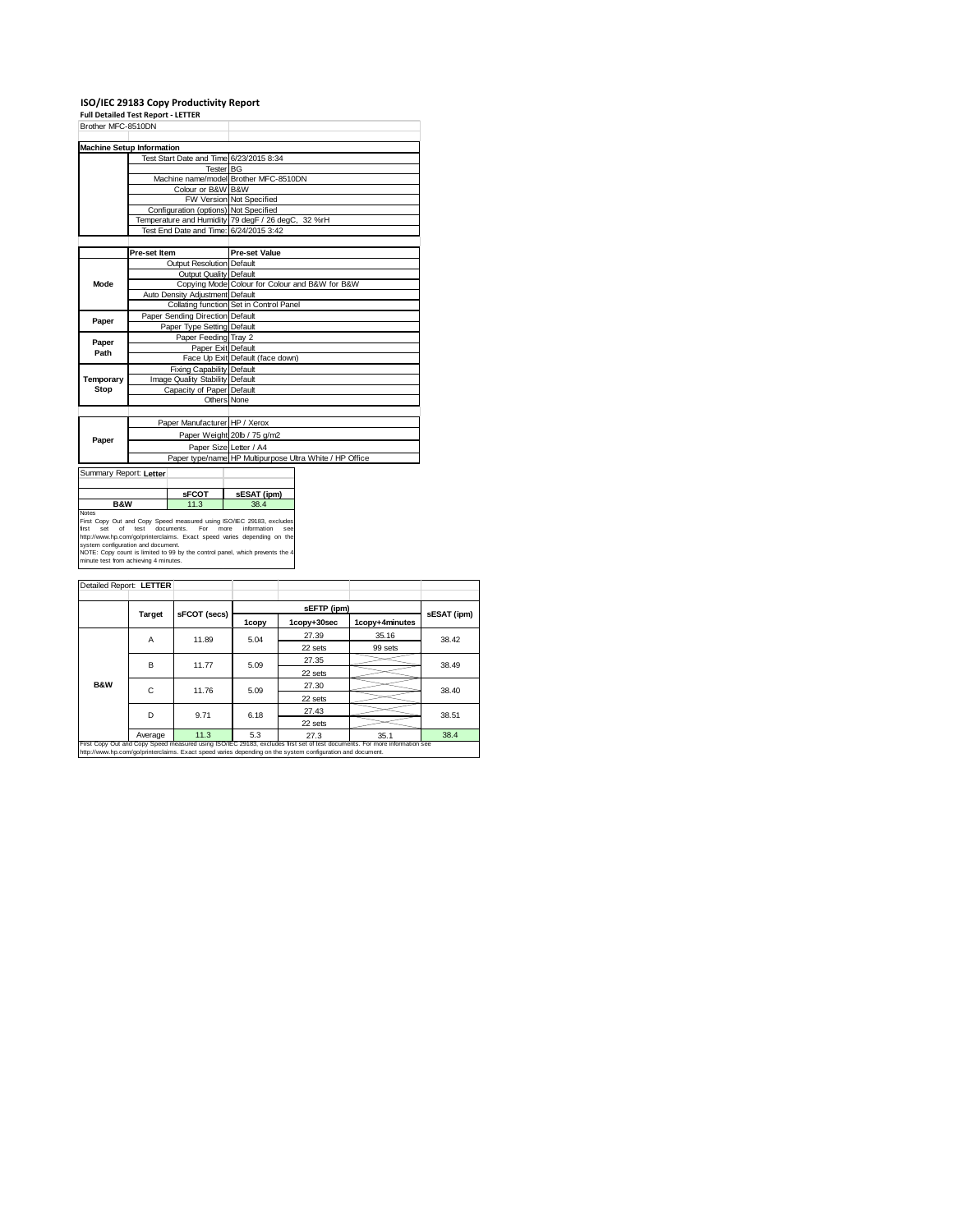**ISO/IEC 29183 Copy Productivity Report Full Detailed Test Report ‐ A4**

| Brother MFC-8510DN                                                                                                                                                                                                                                                                                                                                                                                       |                                 |                                 |                                                    |                                                         |  |  |  |
|----------------------------------------------------------------------------------------------------------------------------------------------------------------------------------------------------------------------------------------------------------------------------------------------------------------------------------------------------------------------------------------------------------|---------------------------------|---------------------------------|----------------------------------------------------|---------------------------------------------------------|--|--|--|
|                                                                                                                                                                                                                                                                                                                                                                                                          |                                 |                                 |                                                    |                                                         |  |  |  |
| <b>Machine Setup Information</b>                                                                                                                                                                                                                                                                                                                                                                         |                                 |                                 |                                                    |                                                         |  |  |  |
|                                                                                                                                                                                                                                                                                                                                                                                                          |                                 |                                 | Test Start Date and Time 6/23/2015 8:34            |                                                         |  |  |  |
|                                                                                                                                                                                                                                                                                                                                                                                                          |                                 |                                 | <b>Tester BG</b>                                   |                                                         |  |  |  |
|                                                                                                                                                                                                                                                                                                                                                                                                          |                                 |                                 | Machine name/model Brother MFC-8510DN              |                                                         |  |  |  |
|                                                                                                                                                                                                                                                                                                                                                                                                          |                                 | Colour or B&W B&W               |                                                    |                                                         |  |  |  |
|                                                                                                                                                                                                                                                                                                                                                                                                          |                                 |                                 | FW Version Not Specified                           |                                                         |  |  |  |
|                                                                                                                                                                                                                                                                                                                                                                                                          |                                 |                                 | Configuration (options) Not Specified              |                                                         |  |  |  |
|                                                                                                                                                                                                                                                                                                                                                                                                          |                                 |                                 | Temperature and Humidity 79 degF / 26 degC, 32 %rH |                                                         |  |  |  |
|                                                                                                                                                                                                                                                                                                                                                                                                          |                                 |                                 | Test End Date and Time: 6/24/2015 3:42             |                                                         |  |  |  |
|                                                                                                                                                                                                                                                                                                                                                                                                          |                                 |                                 |                                                    |                                                         |  |  |  |
|                                                                                                                                                                                                                                                                                                                                                                                                          | Pre-set Item                    |                                 | <b>Pre-set Value</b>                               |                                                         |  |  |  |
|                                                                                                                                                                                                                                                                                                                                                                                                          |                                 | Output Resolution Default       |                                                    |                                                         |  |  |  |
|                                                                                                                                                                                                                                                                                                                                                                                                          |                                 | Output Quality Default          |                                                    |                                                         |  |  |  |
| Mode                                                                                                                                                                                                                                                                                                                                                                                                     |                                 |                                 |                                                    | Copying Mode Colour for Colour and B&W for B&W          |  |  |  |
|                                                                                                                                                                                                                                                                                                                                                                                                          |                                 | Auto Density Adjustment Default |                                                    |                                                         |  |  |  |
|                                                                                                                                                                                                                                                                                                                                                                                                          |                                 |                                 | Collating function Set in Control Panel            |                                                         |  |  |  |
|                                                                                                                                                                                                                                                                                                                                                                                                          |                                 | Paper Sending Direction Default |                                                    |                                                         |  |  |  |
| Paper                                                                                                                                                                                                                                                                                                                                                                                                    |                                 | Paper Type Setting Default      |                                                    |                                                         |  |  |  |
|                                                                                                                                                                                                                                                                                                                                                                                                          |                                 | Paper Feeding Tray 2            |                                                    |                                                         |  |  |  |
| Paper                                                                                                                                                                                                                                                                                                                                                                                                    | Paper Exit Default              |                                 |                                                    |                                                         |  |  |  |
| Path                                                                                                                                                                                                                                                                                                                                                                                                     |                                 |                                 | Face Up Exit Default (face down)                   |                                                         |  |  |  |
|                                                                                                                                                                                                                                                                                                                                                                                                          |                                 | Fixing Capability Default       |                                                    |                                                         |  |  |  |
| Temporary                                                                                                                                                                                                                                                                                                                                                                                                | Image Quality Stability Default |                                 |                                                    |                                                         |  |  |  |
| Stop                                                                                                                                                                                                                                                                                                                                                                                                     | Capacity of Paper Default       |                                 |                                                    |                                                         |  |  |  |
|                                                                                                                                                                                                                                                                                                                                                                                                          |                                 |                                 | Others None                                        |                                                         |  |  |  |
|                                                                                                                                                                                                                                                                                                                                                                                                          |                                 |                                 |                                                    |                                                         |  |  |  |
|                                                                                                                                                                                                                                                                                                                                                                                                          |                                 | Paper Manufacturer HP / Xerox   |                                                    |                                                         |  |  |  |
|                                                                                                                                                                                                                                                                                                                                                                                                          |                                 |                                 |                                                    |                                                         |  |  |  |
| Paper                                                                                                                                                                                                                                                                                                                                                                                                    |                                 |                                 | Paper Weight 20lb / 75 g/m2                        |                                                         |  |  |  |
|                                                                                                                                                                                                                                                                                                                                                                                                          |                                 |                                 | Paper Size Letter / A4                             |                                                         |  |  |  |
|                                                                                                                                                                                                                                                                                                                                                                                                          |                                 |                                 |                                                    | Paper type/name HP Multipurpose Ultra White / HP Office |  |  |  |
| Summary Report: A4                                                                                                                                                                                                                                                                                                                                                                                       |                                 |                                 |                                                    |                                                         |  |  |  |
|                                                                                                                                                                                                                                                                                                                                                                                                          |                                 |                                 |                                                    |                                                         |  |  |  |
|                                                                                                                                                                                                                                                                                                                                                                                                          |                                 | <b>sFCOT</b>                    | sESAT (ipm)                                        |                                                         |  |  |  |
| <b>B&amp;W</b><br>9.9                                                                                                                                                                                                                                                                                                                                                                                    |                                 | 36.6                            |                                                    |                                                         |  |  |  |
| Notes<br>First Copy Out and Copy Speed measured using ISO/IEC 29183, excludes<br>For<br>first<br>Set<br>of<br>test<br>documents.<br>more<br>information<br>SAA<br>http://www.hp.com/go/printerclaims. Exact speed varies depending on the<br>system configuration and document.<br>NOTE: Copy count is limited to 99 by the control panel, which prevents the 4<br>minute test from achieving 4 minutes. |                                 |                                 |                                                    |                                                         |  |  |  |
| Detailed Report: A4                                                                                                                                                                                                                                                                                                                                                                                      |                                 |                                 |                                                    |                                                         |  |  |  |
|                                                                                                                                                                                                                                                                                                                                                                                                          |                                 |                                 |                                                    |                                                         |  |  |  |

|                                                                                                                                                                                                                                          | Target  | sFCOT (secs) | 1copy | 1copy+30sec | 1copy+4minutes | sESAT (ipm) |  |
|------------------------------------------------------------------------------------------------------------------------------------------------------------------------------------------------------------------------------------------|---------|--------------|-------|-------------|----------------|-------------|--|
|                                                                                                                                                                                                                                          | Α       | 9.83         | 6.09  | 25.93       | 33.61          | 36.59       |  |
|                                                                                                                                                                                                                                          |         |              |       | 21 sets     | 99 sets        |             |  |
|                                                                                                                                                                                                                                          | в       | 9.82         | 6.10  | 25.96       |                | 36.77       |  |
|                                                                                                                                                                                                                                          |         |              |       | 21 sets     |                |             |  |
| <b>B&amp;W</b>                                                                                                                                                                                                                           | C       | 9.79         | 6.12  | 25.91       |                | 36.66       |  |
|                                                                                                                                                                                                                                          |         |              |       | 21 sets     |                |             |  |
|                                                                                                                                                                                                                                          | D       | 9.82         | 6.11  | 25.90       |                | 36.53       |  |
|                                                                                                                                                                                                                                          |         |              |       | 21 sets     |                |             |  |
|                                                                                                                                                                                                                                          | Average | 9.9          | 6.1   | 25.9        | 33.6           | 36.6        |  |
| First Copy Out and Copy Speed measured using ISO/IEC 29183, excludes first set of test documents. For more information see<br>http://www.hp.com/go/printerclaims. Exact speed varies depending on the system configuration and document. |         |              |       |             |                |             |  |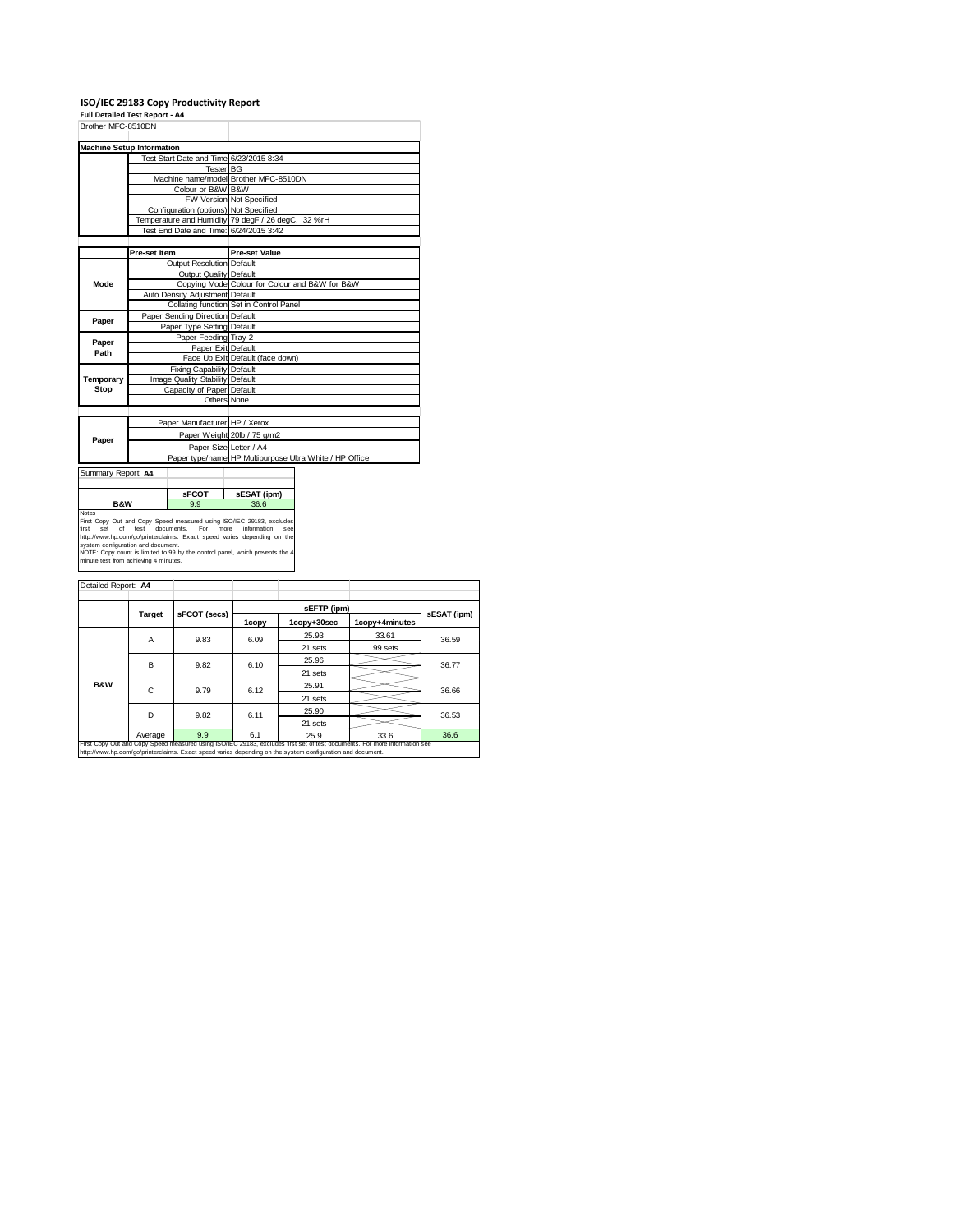# **ISO/IEC 24735 Copy Productivity Report Full Detailed Test Report ‐ LETTER**

| <b>Machine Setup Information</b>        |                                                    |  |  |  |  |
|-----------------------------------------|----------------------------------------------------|--|--|--|--|
| Test Start Date and Time 6/24/2015 4:13 |                                                    |  |  |  |  |
| Tester BG                               |                                                    |  |  |  |  |
|                                         | Machine name/model Brother MFC-8510DN              |  |  |  |  |
| Colour or B&W B&W                       |                                                    |  |  |  |  |
|                                         | FW Version Not Specified                           |  |  |  |  |
| Configuration (options) Not Specified   |                                                    |  |  |  |  |
|                                         | Temperature and Humidity 78 degF / 26 degC, 34 %rH |  |  |  |  |
| Test End Date and Time: 6/25/2015 3:28  |                                                    |  |  |  |  |
|                                         |                                                    |  |  |  |  |
| <b>Pre-set Item</b>                     | <b>Pre-set Value</b>                               |  |  |  |  |
| Output Resolution Default               |                                                    |  |  |  |  |
| Output Quality Default                  |                                                    |  |  |  |  |
| Copying Mode Default                    |                                                    |  |  |  |  |
| Auto Density Adjustment Default         |                                                    |  |  |  |  |
|                                         | Collating function Activated (application)         |  |  |  |  |
| Paper Sending Direction Default         |                                                    |  |  |  |  |
| Paper Type Setting Default              |                                                    |  |  |  |  |
|                                         | Paper Feeding Standard cassette                    |  |  |  |  |
|                                         | Paper Exit Standard exit tray                      |  |  |  |  |
| Face Up Exit Default                    |                                                    |  |  |  |  |
| <b>Fixing Capability Default</b>        |                                                    |  |  |  |  |
| Image Quality Stability Default         |                                                    |  |  |  |  |
| Capacity of Paper Default               |                                                    |  |  |  |  |
|                                         | Others Default                                     |  |  |  |  |
|                                         |                                                    |  |  |  |  |
| Paper Manufacturer HP / Xerox           |                                                    |  |  |  |  |
|                                         | Paper Weight 20lb / 75 g/m2                        |  |  |  |  |
| Paper Size Letter / A4                  |                                                    |  |  |  |  |

| ISO/IEC 24735 Copy Productivity Report |                                                     |             |            |                   |                  |                   |
|----------------------------------------|-----------------------------------------------------|-------------|------------|-------------------|------------------|-------------------|
| Detailed Report: LETTER                |                                                     |             |            |                   |                  |                   |
|                                        |                                                     | FSOT (secs) |            | EFTP (ipm)        |                  | ESAT (ipm)        |
|                                        | <b>Copying Mode</b>                                 | 1 set only  | 1 set only | $1$ set $+30$ sec | $1$ set + 4min   | $1$ set $+30$ sec |
|                                        | 1:1                                                 |             | (1 set)    |                   |                  |                   |
| <b>Color Mode</b>                      | 1:2                                                 |             | (1 set)    |                   |                  |                   |
|                                        | 2:2                                                 |             | (1 set)    |                   |                  |                   |
| B&W mode                               | 1:1                                                 | 16.90       | 14.19      | 30.56<br>7 sets   | 36.77<br>43 sets | 38.37             |
|                                        | 1:2                                                 | 27.84       | 8.60       | 15.16<br>4 sets   |                  | 20.28             |
|                                        | 2:2                                                 |             |            |                   |                  |                   |
| <b>Notes</b>                           | Reports located: http://www.hp.com/go/printerclaims |             |            |                   |                  |                   |